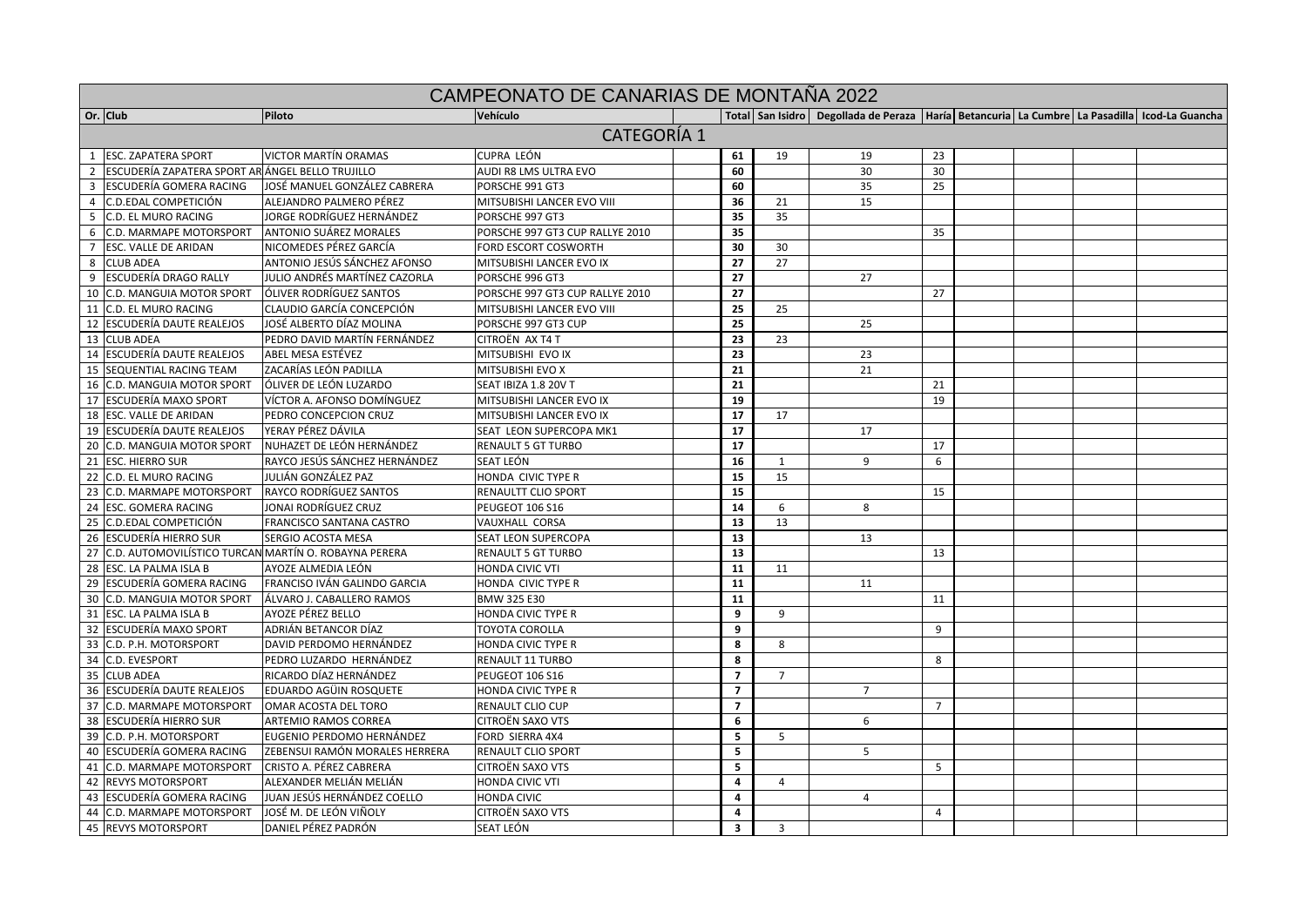|                               |                                                           | CAMPEONATO DE CANARIAS DE MONTAÑA 2022 |                         |              |                                                                                                            |                |  |  |
|-------------------------------|-----------------------------------------------------------|----------------------------------------|-------------------------|--------------|------------------------------------------------------------------------------------------------------------|----------------|--|--|
| Or. Club                      | Piloto                                                    | Vehículo                               |                         |              | Total   San Isidro   Degollada de Peraza   Haría   Betancuria   La Cumbre   La Pasadilla   Icod-La Guancha |                |  |  |
| 46 ESCUDERÍA DAUTE REALEJOS   | JOSÉ DOMINGO GONZÁLEZ DE LA CRUZ                          | PEUGEOT 106 S16                        | 3                       |              | 3                                                                                                          |                |  |  |
| 47 C.D. DGJ SPORT TEAM        | MANUEL SANTANA SANTANA                                    | SEAT MARBELLA/PEUGEOT 206 RC           | $\overline{\mathbf{3}}$ | 1            | $\mathbf{1}$                                                                                               | 1              |  |  |
| 48 C.D. PROPULSIÓN SPORT CLUB | LUIS DUQUE LEMES                                          | <b>BMW 325I E30</b>                    | $\overline{\mathbf{3}}$ |              |                                                                                                            | $\overline{3}$ |  |  |
| 49 CLUB ADEA                  | FCO JAVIER TABARES PÉREZ                                  | MITSUBISHI LANCER EVO IX               | $\overline{2}$          | 2            |                                                                                                            |                |  |  |
| 50 C.D. DERECHA3KMOTOR        | JOSÉ DOMINGO LUIS ESTÉVEZ                                 | PEUGEOT 106                            | $\overline{2}$          |              | $\overline{2}$                                                                                             |                |  |  |
| 51 C.D. MARMAPE MOTORSPORT    | JOSÉ M. PÁEZ LUZARDO                                      | RENAULT MEGANE COUPÉ                   | $\overline{2}$          |              |                                                                                                            | 2              |  |  |
| 52 ESC. LA PALMA ISLA B       | MARTÍN EDUARDO MONTESINOS RODRÍGUI PEUGEOT 106 S16        |                                        | $\mathbf{1}$            | 1            |                                                                                                            |                |  |  |
| 53 ESC. LA PALMA ISLA B       | DANIEL HERNÁNDEZ FRANCISCO                                | <b>HONDA TYPE R</b>                    | $\mathbf{1}$            | $\mathbf{1}$ |                                                                                                            |                |  |  |
| 54 CLUB ADEA                  | LUIS DAVID HERNÁNDEZ RODRÍGUEZ                            | VW GOLF GTI                            | $\mathbf{1}$            | $\mathbf{1}$ |                                                                                                            |                |  |  |
| 55 REVYS MOTORSPORT           | MANUEL RODRÍGUEZ GONZÁLEZ                                 | MITSUBISHI LANCER EVO VI               | $\mathbf{1}$            | $\mathbf{1}$ |                                                                                                            |                |  |  |
| 56 REVYS MOTORSPORT           | JAIRO JESÚS PÉREZ RODRÍGUEZ                               | <b>SEAT IBIZA</b>                      | $\mathbf{1}$            | $\mathbf{1}$ |                                                                                                            |                |  |  |
| 57 ESC. VALLE DE ARIDAN       | JUAN LORENZO FERNÁNDEZ CAMACHO                            | CITROËN AX GTI                         | $\mathbf{1}$            | 1            |                                                                                                            |                |  |  |
| 58 ESC. LA PALMA ISLA B       | CARLOS MANUEL PIÑERO YANES                                | SEAT LEÓN                              | $\mathbf{1}$            | $\mathbf{1}$ |                                                                                                            |                |  |  |
| 59 REVYS MOTORSPORT           | IKER ÁLVAREZ GONZÁLEZ                                     | PEUGEOT 106 RALLYE                     | $\mathbf{1}$            | 1            |                                                                                                            |                |  |  |
| 60 ESC. LA PALMA ISLA B       | TOMÁS FELIPE AFONSO                                       | OPEL KADETT                            | $\mathbf{1}$            | 1            |                                                                                                            |                |  |  |
| 61 ESC. LA PLAMA ISLA B       | <b>ISRAEL CAIROS VENTURA</b>                              | PEUGEOT 206XS                          | $\mathbf{1}$            | $\mathbf{1}$ |                                                                                                            |                |  |  |
| 62 ESC. LA PALMA ISLA B       | RUBÉN HERNÁNDEZ HERNÁNDEZ                                 | HONDA CIVIC                            | $\mathbf{1}$            | 1            |                                                                                                            |                |  |  |
| 63 ESC. LA PALMA ISLA B       | ADRIÁN PÉREZ RODRÍGUEZ                                    | PEUGEOT 106                            | $\mathbf{1}$            | 1            |                                                                                                            |                |  |  |
| 64 ESC. HIERRO SUR            | FERINTO CASTAÑEDA QUINTERO                                | PEUGEOT 106                            | 1                       | 1            |                                                                                                            |                |  |  |
| 65 ESC. LA PALMA ISLA B       | LUIS RODRÍGUEZ PÉREZ                                      | <b>RENAULT CLIO SPORT</b>              | $\mathbf{1}$            | $\mathbf{1}$ |                                                                                                            |                |  |  |
| 66 ESC. ATOGO                 | RAIMUNDO JUAN DE LEÓN RAMOS                               | <b>HYUNDAI GETZ</b>                    | $\mathbf{1}$            | 1            |                                                                                                            |                |  |  |
| 67 C.D.EDAL COMPETICIÓN       | JONATAN RODRÍGUEZ FELIPE                                  | <b>SKODA FABIA</b>                     | $\mathbf{1}$            | $\mathbf{1}$ |                                                                                                            |                |  |  |
| 68 C.D. EL MURO RACING        | ANTONIO JAVIER REMEDIOS CAMACHO                           | <b>HONDA CIVIC EK4</b>                 | $\mathbf{1}$            | $\mathbf{1}$ |                                                                                                            |                |  |  |
| 69 C.D. TIDAVAI TEAM R.       | JUAN RAMÓN PÉREZ LORENZO                                  | CITROËN C2 GT                          | $\mathbf{1}$            | $\mathbf{1}$ |                                                                                                            |                |  |  |
| 70 REVYS MOTORSPORT           | ALBERTO PÉREZ BRITO                                       | CITROËN SAXO VTS                       | $\mathbf{1}$            | 1            |                                                                                                            |                |  |  |
| 71 C.D. P.H. MOTORSPORT       | ALEJANDRO MÉNDEZ NÚÑEZ                                    | <b>CITROËN SAXO VTS</b>                | $\mathbf{1}$            | $\mathbf{1}$ |                                                                                                            |                |  |  |
|                               | 72 ESCUDERÍA ZAPATERA SPORT AR JOSÉ MANUEL DELGADO NEGRÍN | NISSAN 350 Z                           | $\mathbf{1}$            |              | 1                                                                                                          |                |  |  |
| 73 C.D. DERECHA3KMOTOR        | ÁNGEL OLEGARIO MESA LUIS                                  | BMW E30 325                            | $\mathbf{1}$            |              | $\mathbf{1}$                                                                                               |                |  |  |
| 74 ESCUDERÍA GOMERA RACING    | JOSÉ DAVID HERRERA MESA                                   | BMW E36                                | $\mathbf{1}$            |              | $\mathbf{1}$                                                                                               |                |  |  |
| 75 ESCUDERÍA GOMERA RACING    | LUCAS ALBERTO RODRÍGUEZ CRUZ                              | HYUNDAI GETZ                           | $\mathbf{1}$            |              | $\mathbf{1}$                                                                                               |                |  |  |
| 76 C.D. DERECHA3KMOTOR        | JOSÉ ANTONIO MESA PÈREZ                                   | BMW 323I COUPE                         | $\mathbf{1}$            |              | 1                                                                                                          |                |  |  |
| 77 ESCUDERÍA HIERRO SUR       | RUBÉN REYES PADILLA                                       | <b>CITROEN SAXO VTS</b>                | $\mathbf{1}$            |              | 1                                                                                                          |                |  |  |
| 78 ESCUDERÍA GOMERA RACING    | SILVIA ROSALES JIMÉNEZ                                    | OPEL ADAM S                            | $\mathbf{1}$            |              | 1                                                                                                          |                |  |  |
| 79 ESCUDERÍA GOMERA RACING    | YERAY RIZO AGUIAR                                         | OPEL CORSA GSI                         | $\mathbf{1}$            |              | $\mathbf{1}$                                                                                               |                |  |  |
| 80 C.D. MANGUIA MOTOR SPORT   | FRANCISCO D. ARRÁEZ ARBELO                                | OPEL CORSA GSI                         | $\mathbf{1}$            |              |                                                                                                            | $\mathbf{1}$   |  |  |
| 81 C.D. MARMAPE MOTORSPORT    | CRISTIAN D. MOLINA OLIVA                                  | OPEL ADAM S N3                         | $\mathbf{1}$            |              |                                                                                                            | $\mathbf{1}$   |  |  |
| 82 C.D. MANGUIA MOTOR SPORT   | ADIAN A. PÉREZ CABRERA                                    | TOYOTA COROLLA TC AE92                 | $\mathbf{1}$            |              |                                                                                                            | $\mathbf{1}$   |  |  |
| 83 C.D. MARMAPE MOTORSPORT    | <b>HÉCTOR MACÍAS DURANTES</b>                             | OPEL CORSA GSI                         | $\mathbf{1}$            |              |                                                                                                            | $\mathbf{1}$   |  |  |
| 84 DGJ SPORT TEAM             | ALEJANDRO BETANCORT TAVÍO                                 | CITROËN SAXO VTS                       | $\mathbf{1}$            |              |                                                                                                            | $\mathbf{1}$   |  |  |
| 85 C.D. MARMAPE MOTORSPORT    | JULIÁN ARROCHA SUÁREZ                                     | <b>FORD FIESTA ST</b>                  | $\mathbf{1}$            |              |                                                                                                            | $\mathbf{1}$   |  |  |
| 86 C.D. EVESPORT              | JOSÉ L. LUZARDO NIZ                                       | <b>FORD FIESTA</b>                     | $\mathbf{1}$            |              |                                                                                                            | $\mathbf{1}$   |  |  |
| 87 C.D. MANGUIA MOTOR SPORT   | ROBERTO BETANCOR HERNÁNDEZ                                | CITROËN SAXO VTS                       | $\mathbf{1}$            |              |                                                                                                            | $\mathbf{1}$   |  |  |
| 88 C.D. MANGUIA MOTOR SPORT   | ALBERTO SANTANA DOMÍNGUEZ                                 | PEUGEOT 206                            | $\mathbf{1}$            |              |                                                                                                            | $\mathbf{1}$   |  |  |
| 89 C.D. MANGUIA MOTOR SPORT   | MARCIAL F. LUZARDO DE LEÓN                                | BMW 325 E30                            | 1                       |              |                                                                                                            | 1              |  |  |
| 90 ESC. HIERRO SUR            | <b>JUDITH RODRÍGUEZ TOSCO</b>                             | <b>CITROËN SAXO VTS</b>                | 0                       | 0            |                                                                                                            |                |  |  |
| 91 ESC. LA PALMA ISLA B       | MARCOS LORENZO GONZÁLEZ                                   | PEUGEOT 106 S16                        | $\Omega$                | $\Omega$     |                                                                                                            |                |  |  |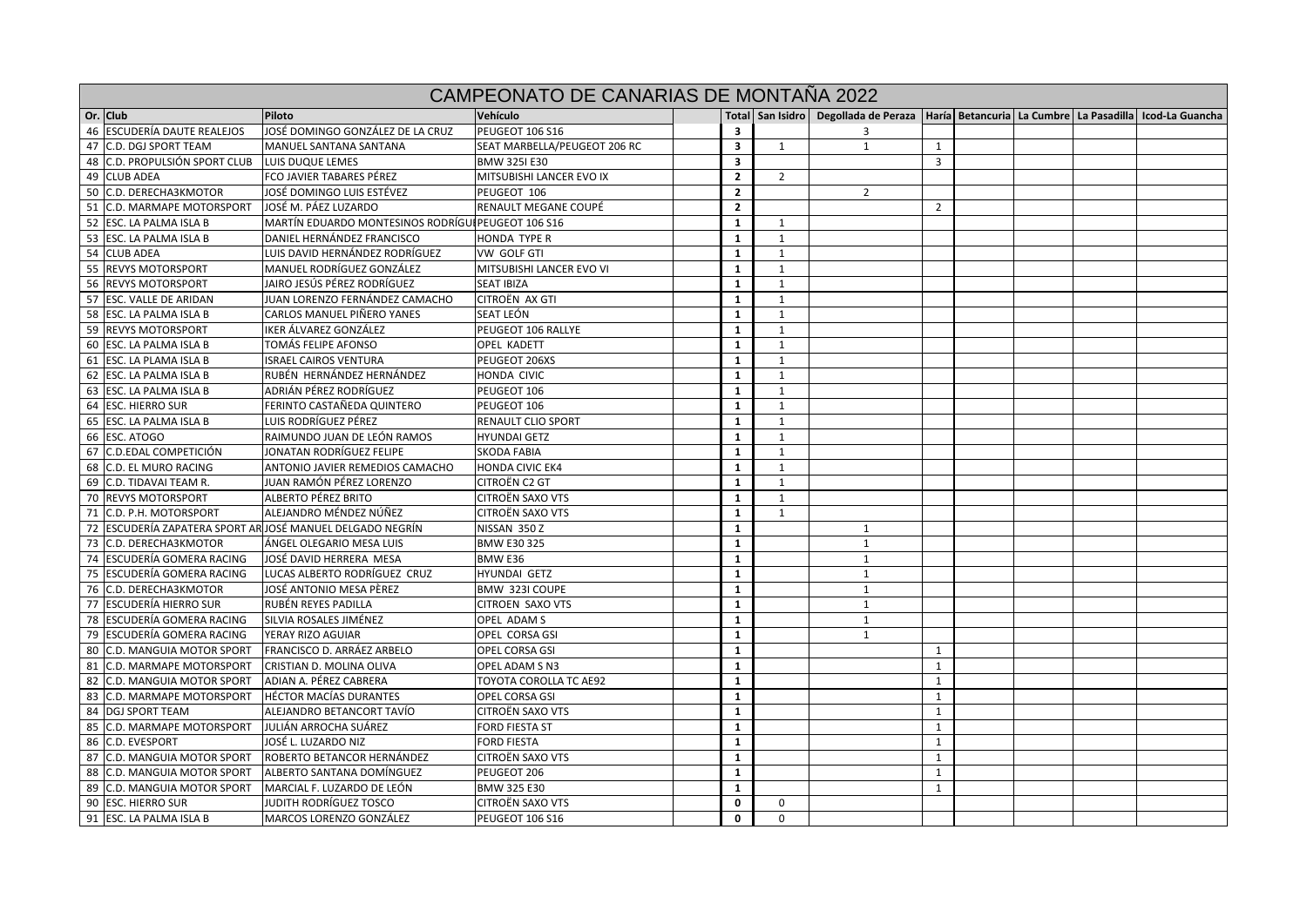|                         | CAMPEONATO DE CANARIAS DE MONTANA 2022             |                                                           |                                 |                         |             |             |                                                                                                            |    |  |  |  |  |
|-------------------------|----------------------------------------------------|-----------------------------------------------------------|---------------------------------|-------------------------|-------------|-------------|------------------------------------------------------------------------------------------------------------|----|--|--|--|--|
|                         | Or. Club                                           | Piloto                                                    | Vehículo                        |                         |             |             | Total   San Isidro   Degollada de Peraza   Haría   Betancuria   La Cumbre   La Pasadilla   Icod-La Guancha |    |  |  |  |  |
|                         | 92 C.D. TIDAVAI TEAM R.                            | JULIO AFONSO PÉREZ                                        | <b>CITROËN SAXO VTS</b>         |                         | 0           | 0           |                                                                                                            |    |  |  |  |  |
|                         | 93 C.D. P.H. MOTORSPORT                            | ANTONIO FÉLIX PÉREZ CRUZ                                  | <b>FORD SIERRA RS</b>           |                         | $\mathbf 0$ | 0           |                                                                                                            |    |  |  |  |  |
|                         | 94 C.D. TIDAVAI TEAM R.                            | <b>DAVID PAIS TOLEDO</b>                                  | <b>HONDA CIVIC VTI</b>          |                         | 0           | $\mathbf 0$ |                                                                                                            |    |  |  |  |  |
|                         | 95 ESCUDERÍA GOMERA RACING                         | PEDRO PÉREZ GONZÁLEZ                                      | MITSUBISHI EVO IX               |                         | 0           |             | $\mathbf 0$                                                                                                |    |  |  |  |  |
|                         | 96 ESCUDERÍA ZAPATERA SPORT AR AIRAM CRUZ DÍAZ     |                                                           | <b>CITROËN SAXO</b>             |                         | 0           |             | $\Omega$                                                                                                   |    |  |  |  |  |
|                         | 97 ESCUDERÍA DAUTE REALEJOS                        | PEDRO JESÚS CABRERA ESTÉVEZ                               | PEUGEOT 106 1.6 RALLYE          |                         | $\mathbf 0$ |             | $\Omega$                                                                                                   |    |  |  |  |  |
|                         | <b>CATEGORÍA 2</b>                                 |                                                           |                                 |                         |             |             |                                                                                                            |    |  |  |  |  |
| 1                       |                                                    | ESCUDERÍA ARICO COMPETICION EDUARDO LAUREN GARCÍA ESTÉVEZ | NOVA PROTO NP01                 |                         | 70          | 35          |                                                                                                            | 35 |  |  |  |  |
| $\overline{2}$          | <b>ESCUDERÍA HIERRO SUR</b>                        | SERGIO CARMELO FEBLES FERNÁNDEZ                           | OSELLA PA30 EVO2018             |                         | 30          | 30          |                                                                                                            |    |  |  |  |  |
| $\overline{\mathbf{3}}$ | ESCUDERÍA ZAPATERA SPORT AR ARMANDO DÍAZ EXPÓSITO  |                                                           | SPEED CAR GT1000                |                         | 27          | 27          |                                                                                                            |    |  |  |  |  |
|                         | <b>CATEGORÍA 3</b>                                 |                                                           |                                 |                         |             |             |                                                                                                            |    |  |  |  |  |
|                         | 1 CANARIAS SPORT CLUB                              | JOSÉ LUIS RODRÍGUEZ MARTÍN                                | SILVER CAR S3                   |                         | 70          | 35          |                                                                                                            | 35 |  |  |  |  |
| $\overline{2}$          | <b>ESC. LA PALMA ISLA B</b>                        | JOSÉ MIGUEL PÉREZ AFONSO                                  | <b>BRC CM</b>                   |                         | 55          | 25          | 30                                                                                                         |    |  |  |  |  |
| $\overline{\mathbf{3}}$ | <b>ESCUDERÍA DAUTE REALEJOS</b>                    | JAVIER AFONSO GONZÁLEZ                                    | SILVER CAR S3                   |                         | 35          |             | 35                                                                                                         |    |  |  |  |  |
|                         | 4 CLUB ADEA                                        | ANÍBAL DE LUIS TABARES                                    | <b>SILVER CAR SL</b>            |                         | 30          | 30          |                                                                                                            |    |  |  |  |  |
|                         | 5 C.D. EL MURO RACING                              | SAMUEL RODRÍGUEZ RAMOS                                    | <b>BRC CM</b>                   |                         | 27          | 27          |                                                                                                            |    |  |  |  |  |
|                         | CLASIFICACIÓN GENERAL (CLASES)                     |                                                           |                                 |                         |             |             |                                                                                                            |    |  |  |  |  |
|                         | 1 ESCUDERÍA ZAPATERA SPORT AR ÁNGEL BELLO TRUJILLO |                                                           | AUDI R8 LMS ULTRA EVO           | 1                       | 70          |             | 35                                                                                                         | 35 |  |  |  |  |
|                         |                                                    |                                                           |                                 |                         |             |             |                                                                                                            |    |  |  |  |  |
| 1                       | <b>ESC. ZAPATERA SPORT</b>                         | VICTOR MARTÍN ORAMAS                                      | CUPRA LEÓN                      | 2                       | 82          | 30          | 27                                                                                                         | 25 |  |  |  |  |
| $\overline{2}$          | <b>ESCUDERIA GOMERA RACING</b>                     | JOSÉ MANUEL GONZÁLEZ CABRERA                              | PORSCHE 991 GT3                 | 2                       | 62          |             | 35                                                                                                         | 27 |  |  |  |  |
| $\overline{\mathbf{3}}$ | <b>C.D. EL MURO RACING</b>                         | JORGE RODRÍGUEZ HERNÁNDEZ                                 | PORSCHE 997 GT3                 | $\overline{2}$          | 35          | 35          |                                                                                                            |    |  |  |  |  |
| $\overline{4}$          | <b>C.D. MARMAPE MOTORSPORT</b>                     | <b>ANTONIO SUÁREZ MORALES</b>                             | PORSCHE 997 GT3 CUP RALLYE 2010 | $\overline{2}$          | 35          |             |                                                                                                            | 35 |  |  |  |  |
| 5                       | <b>ESCUDERIA DAUTE REALEJOS</b>                    | JOSÉ ALBERTO DÍAZ MOLINA                                  | PORSCHE 997 GT3 CUP             | $\overline{2}$          | 30          |             | 30                                                                                                         |    |  |  |  |  |
| 6                       | C.D. MANGUIA MOTOR SPORT                           | <b>OLIVER RODRÍGUEZ SANTOS</b>                            | PORSCHE 997 GT3 CUP RALLYE 2010 | $\overline{2}$          | 30          |             |                                                                                                            | 30 |  |  |  |  |
|                         |                                                    |                                                           |                                 |                         |             |             |                                                                                                            |    |  |  |  |  |
| 1                       | <b>ESC. VALLE DE ARIDAN</b>                        | NICOMEDES PÉREZ GARCÍA                                    | <b>FORD ESCORT COSWORTH</b>     | $\overline{3}$          | 35          | 35          |                                                                                                            |    |  |  |  |  |
| $\overline{2}$          | <b>ESCUDERIA DRAGO RALLY</b>                       | JULIO ANDRÉS MARTÍNEZ CAZORLA                             | PORSCHE 996 GT3                 | $\overline{\mathbf{3}}$ | 35          |             | 35                                                                                                         |    |  |  |  |  |
| 3                       | <b>C.D. MANGUIA MOTOR SPORT</b>                    | ÓLIVER DE LEÓN LUZARDO                                    | SEAT IBIZA 1.8 20V T            | 3                       | 35          |             |                                                                                                            | 35 |  |  |  |  |
| $\overline{4}$          | <b>CLUB ADEA</b>                                   | ANTONIO JESÚS SÁNCHEZ AFONSO                              | MITSUBISHI EVO IX               | 3                       | 30          | 30          |                                                                                                            |    |  |  |  |  |
| 5                       | <b>ESCUDERIA DAUTE REALEJOS</b>                    | ABEL MESA ESTÉVEZ                                         | MITSUBISHI EVO IX               | 3                       | 30          |             | 30                                                                                                         |    |  |  |  |  |
| 6                       | <b>ESCUDERÍA MAXO SPORT</b>                        | VÍCTOR A. AFONSO DOMÍNGUEZ                                | MITSUBISHI LANCER EVO IX        | $\overline{3}$          | 30          |             |                                                                                                            | 30 |  |  |  |  |
| $\overline{7}$          | C.D. EL MURO RACING                                | CLAUDIO GARCÍA CONCEPCIÓN                                 | MITSUBISHI EVO VIII             | $\overline{3}$          | 27          | 27          |                                                                                                            |    |  |  |  |  |
| 8                       | SEQUENTIAL RACING TEAM                             | ZACARÍAS LEÓN PADILLA                                     | MITSUBISHI EVO X                | $\overline{3}$          | 27          |             | 27                                                                                                         |    |  |  |  |  |
| 9                       | C.D.EDAL COMPETICIÓN                               | ALEJANDRO PALMERO PÉREZ                                   | MITSUBISHI EVO VIII             | $\overline{3}$          | 25          | 25          |                                                                                                            |    |  |  |  |  |
|                         | 10 ESC. VALLE DE ARIDAN                            | PEDRO CONCEPCION CRUZ                                     | MITSUBISHI EVO IX               | $\overline{3}$          | 23          | 23          |                                                                                                            |    |  |  |  |  |
|                         | 11 CLUB ADEA                                       | FCO JAVIER TABARES PÉREZ                                  | MITSUBISHI EVO IX               | 3                       | 21          | 21          |                                                                                                            |    |  |  |  |  |
|                         | 12 REVYS MOTORSPORT                                | MANUEL RODRÍGUEZ GONZÁLEZ                                 | MITSUBISHI EVO VI               | $\overline{3}$          | 19          | 19          |                                                                                                            |    |  |  |  |  |
|                         | 13 ESCUDERIA GOMERA RACING                         | PEDRO PÉREZ GONZÁLEZ                                      | <b>MITSUBISHI EVO IX</b>        | $\overline{3}$          | 0           |             | 0                                                                                                          |    |  |  |  |  |
|                         |                                                    |                                                           |                                 |                         |             |             |                                                                                                            |    |  |  |  |  |
|                         | 1 ESC. HIERRO SUR                                  | RAYCO JESÚS SÁNCHEZ HERNÁNDEZ                             | SEAT LEÓN                       | 4                       | 80          | 27          | 23                                                                                                         | 30 |  |  |  |  |
| 2                       | <b>CLUB ADEA</b>                                   | PEDRO DAVID MARTÍN FERNÁNDEZ                              | CITROËN AX T4 T                 | $\overline{4}$          | 35          | 35          |                                                                                                            |    |  |  |  |  |
| $\overline{\mathbf{3}}$ | <b>ESCUDERIA DAUTE REALEJOS</b>                    | YERAY PÉREZ DÁVILA                                        | SEAT LEON SUPERCOPA MK1         | 4                       | 35          |             | 35                                                                                                         |    |  |  |  |  |
| 4                       | C.D. MANGUIA MOTOR SPORT                           | NUHAZET DE LEÓN HERNÁNDEZ                                 | <b>RENAULT 5 GT TURBO</b>       | $\overline{a}$          | 35          |             |                                                                                                            | 35 |  |  |  |  |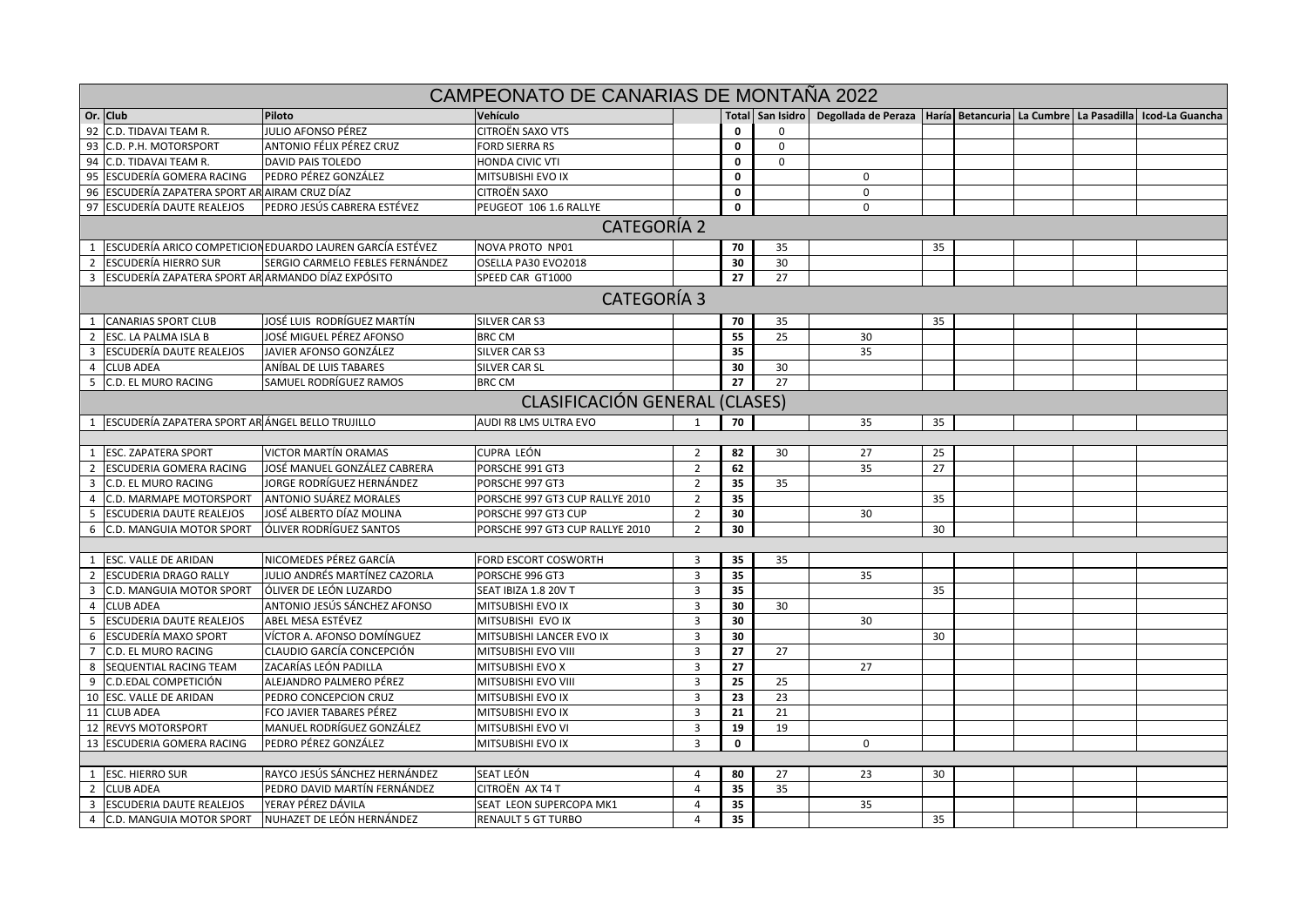| CAMPEONATO DE CANARIAS DE MONTANA 2022 |                                                      |                                                       |                            |                |             |             |                                      |    |  |  |                                                               |
|----------------------------------------|------------------------------------------------------|-------------------------------------------------------|----------------------------|----------------|-------------|-------------|--------------------------------------|----|--|--|---------------------------------------------------------------|
|                                        | Or. Club                                             | Piloto                                                | Vehículo                   |                |             |             | Total San Isidro Degollada de Peraza |    |  |  | Haríal Betancurial La Cumbre   La Pasadilla   Icod-La Guancha |
| -5                                     | C.D. EL MURO RACING                                  | JULIÁN GONZÁLEZ PAZ                                   | HONDA CIVIC TYPE R         | $\overline{4}$ | 30          | 30          |                                      |    |  |  |                                                               |
| 6                                      | <b>C.D. EDAL COMPETICION</b>                         | ALEJANDRO PALMERO PÉREZ                               | MITSUBISHI LANCER EVO VIII | $\overline{4}$ | 30          |             | 30                                   |    |  |  |                                                               |
| $\overline{7}$                         | <b>ESCUDERIA HIERRO SUR</b>                          | SERGIO ACOSTA MESA                                    | SEAT LEON SUPERCOPA        | 4              | 27          |             | 27                                   |    |  |  |                                                               |
| 8                                      | <b>ESCUDERIA GOMERA RACING</b>                       | FRANCISO IVÁN GALINDO GARCIA                          | HONDA CIVIC TYPE R         | $\overline{4}$ | 25          |             | 25                                   |    |  |  |                                                               |
| 9                                      | C.D. DERECHA3KMOTOR                                  | JOSÉ ANTONIO MESA PÈREZ                               | BMW 323I COUPE             | $\overline{4}$ | 21          |             | 21                                   |    |  |  |                                                               |
|                                        |                                                      |                                                       |                            |                |             |             |                                      |    |  |  |                                                               |
| 1                                      | C.D.EDAL COMPETICIÓN                                 | FRANCISCO SANTANA CASTRO                              | <b>VAUXHALL CORSA</b>      | 5a             | 35          | 35          |                                      |    |  |  |                                                               |
|                                        | <b>ESCUDERIA DAUTE REALEJOS</b>                      | EDUARDO AGÜIN ROSQUETE                                | <b>HONDA CIVIC TYPE R</b>  | 5a             | 35          |             | 35                                   |    |  |  |                                                               |
| 3                                      | C.D. AUTOMOVILÍSTICO TURCAN MARTÍN O. ROBAYNA PERERA |                                                       | <b>RENAULT 5 GT TURBO</b>  | 5a             | 35          |             |                                      | 35 |  |  |                                                               |
| $\overline{4}$                         | ESC. LA PALMA ISLA B                                 | AYOZE PÉREZ BELLO                                     | HONDA CIVIC TYPE R         | 5a             | 30          | 30          |                                      |    |  |  |                                                               |
| - 5                                    | <b>ESCUDERIA HIERRO SUR</b>                          | ARTEMIO RAMOS CORREA                                  | CITROËN SAXO VTS           | 5a             | 30          |             | 30                                   |    |  |  |                                                               |
| -6                                     | <b>C.D. MARMAPE MOTORSPORT</b>                       | CRISTO A. PÉREZ CABRERA                               | <b>CITROËN SAXO VTS</b>    | 5a             | 30          |             |                                      | 30 |  |  |                                                               |
| $\overline{7}$                         | C.D. P.H. MOTORSPORT                                 | DAVID PERDOMO HERNÁNDEZ                               | HONDA CIVIC TYPE R         | 5a             | 27          | 27          |                                      |    |  |  |                                                               |
| 8                                      |                                                      | ESCUDERIA ZAPATERA SPORT ARJOSÉ MANUEL DELGADO NEGRÍN | NISSAN 350 Z               | 5a             | 27          |             | 27                                   |    |  |  |                                                               |
| 9                                      | ESC. LA PALMA ISLA B                                 | DANIEL HERNÁNDEZ FRANCISCO                            | <b>HONDA TYPE R</b>        | 5a             | 25          | 25          |                                      |    |  |  |                                                               |
|                                        | 10 REVYS MOTORSPORT                                  | JAIRO JESÚS PÉREZ RODRÍGUEZ                           | <b>SEAT IBIZA</b>          | 5a             | 23          | 23          |                                      |    |  |  |                                                               |
| 11                                     | <b>ESC. LA PALMA ISLA B</b>                          | CARLOS MANUEL PIÑERO YANES                            | SEAT LEÓN                  | 5a             | 21          | 21          |                                      |    |  |  |                                                               |
|                                        |                                                      |                                                       |                            |                |             |             |                                      |    |  |  |                                                               |
|                                        | 1 ESC. LA PALMA ISLA B                               | AYOZE ALMEDIA LEÓN                                    | <b>HONDA CIVIC VTI</b>     | 5b             | 35          | 35          |                                      |    |  |  |                                                               |
| $\overline{2}$                         | C.D. DERECHA3KMOTOR                                  | ÁNGEL OLEGARIO MESA LUIS                              | <b>BMW E30 325</b>         | 5 <sub>b</sub> | 35          |             | 35                                   |    |  |  |                                                               |
| 3                                      | <b>C.D. MARMAPE MOTORSPORT</b>                       | RAYCO RODRÍGUEZ SANTOS                                | RENAULTT CLIO SPORT        | 5 <sub>b</sub> | 35          |             |                                      | 35 |  |  |                                                               |
| $\overline{4}$                         | <b>CLUB ADEA</b>                                     | RICARDO DÍAZ HERNÁNDEZ                                | PEUGEOT 106 S16            | 5 <sub>b</sub> | 30          | 30          |                                      |    |  |  |                                                               |
| -5                                     | <b>ESCUDERIA GOMERA RACING</b>                       | JOSÉ DAVID HERRERA MESA                               | BMW E36                    | 5 <sub>b</sub> | 30          |             | 30                                   |    |  |  |                                                               |
| -6                                     | C.D. EVESPORT                                        | PEDRO LUZARDO HERNÁNDEZ                               | <b>RENAULT 11 TURBO</b>    | 5 <sub>b</sub> | 30          |             |                                      | 30 |  |  |                                                               |
| $7\overline{ }$                        | <b>REVYS MOTORSPORT</b>                              | DANIEL PÉREZ PADRÓN                                   | SEAT LEÓN                  | 5 <sub>b</sub> | 27          | 27          |                                      |    |  |  |                                                               |
| 8                                      | ESCUDERIA GOMERA RACING                              | SILVIA ROSALES JIMÉNEZ                                | <b>OPEL ADAMS</b>          | 5b             | 27          |             | 27                                   |    |  |  |                                                               |
| - 9                                    | <b>C.D. MARMAPE MOTORSPORT</b>                       | OMAR ACOSTA DEL TORO                                  | <b>RENAULT CLIO CUP</b>    | 5b             | 27          |             |                                      | 27 |  |  |                                                               |
|                                        | 10 ESC. LA PALMA ISLA B                              | MARTÍN EDUARDO MONTESINOS RODRÍGUI PEUGEOT 106 S16    |                            | 5b             | 25          | 25          |                                      |    |  |  |                                                               |
| 11                                     | <b>C.D. MARMAPE MOTORSPORT</b>                       | JOSÉ M. PÁEZ LUZARDO                                  | RENAULT MEGANE COUPÉ       | 5 <sub>b</sub> | 25          |             |                                      | 25 |  |  |                                                               |
| 12                                     | <b>CLUB ADEA</b>                                     | LUIS DAVID HERNÁNDEZ RODRÍGUEZ                        | VW GOLF GTI                | 5 <sub>b</sub> | 23          | 23          |                                      |    |  |  |                                                               |
| 13                                     | <b>C.D. MARMAPE MOTORSPORT</b>                       | JULIÁN ARROCHA SUÁREZ                                 | <b>FORD FIESTA ST</b>      | 5b             | 23          |             |                                      | 23 |  |  |                                                               |
| 14                                     | <b>ESC. VALLE DE ARIDAN</b>                          | JUAN LORENZO FERNÁNDEZ CAMACHO                        | CITROËN AX GTI             | 5b             | 21          | 21          |                                      |    |  |  |                                                               |
|                                        | 15 C.D. MANGUIA MOTOR SPORT                          | ROBERTO BETANCOR HERNÁNDEZ                            | <b>CITROËN SAXO VTS</b>    | 5b             | 21          |             |                                      | 21 |  |  |                                                               |
|                                        | 16 C.D. EL MURO RACING                               | ANTONIO JAVIER REMEDIOS CAMACHO                       | <b>HONDA CIVIC EK4</b>     | 5 <sub>b</sub> | 19          | 19          |                                      |    |  |  |                                                               |
|                                        | 17 ESC. LA PALMA ISLA B                              | MARCOS LORENZO GONZÁLEZ                               | PEUGEOT 106 S16            | 5b             | 0           | $\mathbf 0$ |                                      |    |  |  |                                                               |
| 18                                     | C.D. TIDAVAI TEAM R.                                 | DAVID PAIS TOLEDO                                     | <b>HONDA CIVIC VTI</b>     | 5 <sub>b</sub> | 0           | $\mathbf 0$ |                                      |    |  |  |                                                               |
| 19                                     | <b>ESCUDERIA DAUTE REALEJOS</b>                      | PEDRO JESUS CABRERA ESTÉVEZ                           | PEUGEOT 106 1.6 RALLYE     | 5 <sub>b</sub> | $\mathbf 0$ |             | $\mathbf 0$                          |    |  |  |                                                               |
|                                        |                                                      |                                                       |                            |                |             |             |                                      |    |  |  |                                                               |
| 1                                      | <b>ESC. GOMERA RACING</b>                            | JONAI RODRÍGUEZ CRUZ                                  | PEUGEOT 106 S16            | 5c             | 70          | 35          | 35                                   |    |  |  |                                                               |
| 2                                      | <b>ESCUDERÍA MAXO SPORT</b>                          | ADRIÁN BETANCOR DÍAZ                                  | TOYOTA COROLLA             | 5c             | 35          |             |                                      | 35 |  |  |                                                               |
| $\overline{\mathbf{3}}$                | <b>REVYS MOTORSPORT</b>                              | ALEXANDER MELIÁN MELIÁN                               | HONDA CIVIC VTI            | 5c             | 30          | 30          |                                      |    |  |  |                                                               |
| $\overline{4}$                         | ESCUDERIA GOMERA RACING                              | ZEBENSUI RAMÓN MORALES HERRERA                        | <b>RENAULT CLIO SPORT</b>  | 5c             | 30          |             | 30                                   |    |  |  |                                                               |
| - 5                                    | <b>C.D. MARMAPE MOTORSPORT</b>                       | JOSÉ M. DE LEÓN VIÑOLY                                | <b>CITROËN SAXO VTS</b>    | 5c             | 30          |             |                                      | 30 |  |  |                                                               |
| 6                                      | <b>REVYS MOTORSPORT</b>                              | IKER ÁLVAREZ GONZÁLEZ                                 | PEUGEOT 106 RALLYE         | 5c             | 27          | 27          |                                      |    |  |  |                                                               |
| $7^{\circ}$                            | <b>ESCUDERIA GOMERA RACING</b>                       | JUAN JESÚS HERNÁNDEZ COELLO                           | <b>HONDA CIVIC</b>         | 5c             | 27          |             | 27                                   |    |  |  |                                                               |
| 8                                      | <b>C.D. MARMAPE MOTORSPORT</b>                       | CRISTIAN D. MOLINA OLIVA                              | OPEL ADAM S N3             | 5c             | 27          |             |                                      | 27 |  |  |                                                               |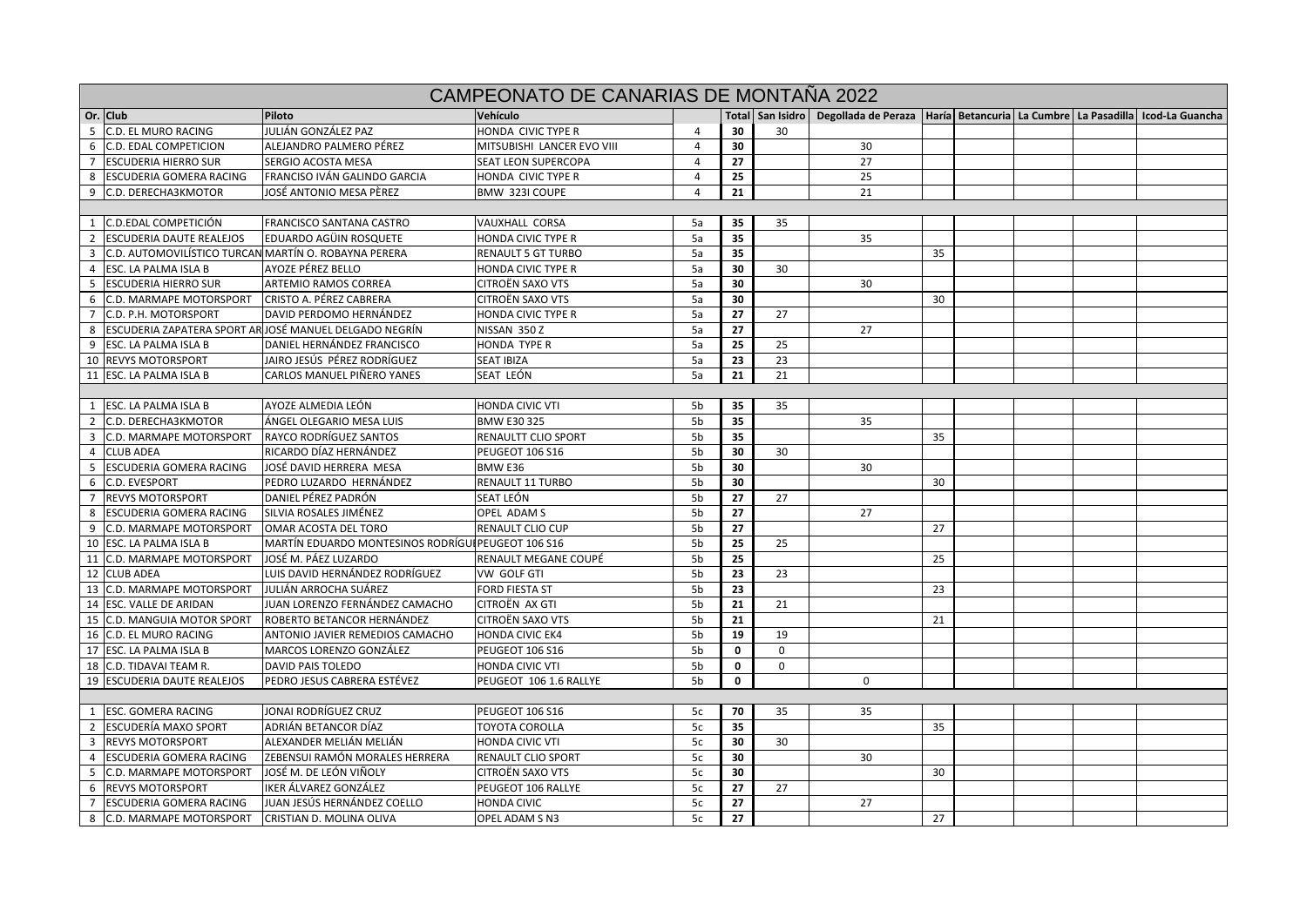|                | CAMPEONATO DE CANARIAS DE MONTAÑA 2022                |                                                             |                              |                |    |             |                                                                                                            |    |  |  |  |  |
|----------------|-------------------------------------------------------|-------------------------------------------------------------|------------------------------|----------------|----|-------------|------------------------------------------------------------------------------------------------------------|----|--|--|--|--|
|                | Or. Club                                              | Piloto                                                      | Vehículo                     |                |    |             | Total   San Isidro   Degollada de Peraza   Haría   Betancuria   La Cumbre   La Pasadilla   Icod-La Guancha |    |  |  |  |  |
|                | 9 ESC. LA PLAMA ISLA B                                | <b>ISRAEL CAIROS VENTURA</b>                                | PEUGEOT 206XS                | 5c             | 25 | 25          |                                                                                                            |    |  |  |  |  |
|                | 10 ESCUDERIA DAUTE REALEJOS                           | JOSÉ DOMINGO GONZÁLEZ DE LA CRUZ                            | <b>PEUGEOT 106 S16</b>       | 5c             | 25 |             | 25                                                                                                         |    |  |  |  |  |
|                | 11 DGJ SPORT TEAM                                     | ALEJANDRO BETANCORT TAVÍO                                   | <b>CITROËN SAXO VTS</b>      | 5c             | 25 |             |                                                                                                            | 25 |  |  |  |  |
|                | 12 ESC. LA PALMA ISLA B                               | RUBÉN HERNÁNDEZ HERNÁNDEZ                                   | HONDA CIVIC                  | 5c             | 23 | 23          |                                                                                                            |    |  |  |  |  |
|                | 13 C.D. DERECHA3KMOTOR                                | JOSÉ DOMINGO LUIS ESTÉVEZ                                   | PEUGEOT 106                  | 5c             | 23 |             | 23                                                                                                         |    |  |  |  |  |
|                | 14 C.D. GRAN CANARIA AUTOEVENT MANUEL SANTANA SANTANA |                                                             | PEUGEOT 206RC                | 5c             | 23 |             |                                                                                                            | 23 |  |  |  |  |
|                | 15 ESC. LA PALMA ISLA B                               | ADRIÁN PÉREZ RODRÍGUEZ                                      | PEUGEOT 106                  | 5c             | 21 | 21          |                                                                                                            |    |  |  |  |  |
|                | 16 ESCUDERIA GOMERA RACING                            | LUCAS ALBERTO RODRÍGUEZ CRUZ                                | HYUNDAI GETZ                 | 5c             | 21 |             | 21                                                                                                         |    |  |  |  |  |
|                | 17 C.D. EVESPORT                                      | JOSÉ L. LUZARDO NIZ                                         | <b>FORD FIESTA</b>           | 5c             | 21 |             |                                                                                                            | 21 |  |  |  |  |
|                | 18 ESC. HIERRO SUR                                    | FERINTO CASTAÑEDA QUINTERO                                  | PEUGEOT 106                  | 5c             | 19 | 19          |                                                                                                            |    |  |  |  |  |
|                | 19 ESCUDERIA HIERRO SUR                               | RUBÉN REYES PADILLA                                         | CITROEN SAXO VTS             | 5c             | 19 |             | 19                                                                                                         |    |  |  |  |  |
|                | 20 C.D. MANGUIA MOTOR SPORT                           | ALBERTO SANTANA DOMÍNGUEZ                                   | PEUGEOT 206                  | 5c             | 19 |             |                                                                                                            | 19 |  |  |  |  |
|                | 21 ESC. LA PALMA ISLA B                               | LUIS RODRÍGUEZ PÉREZ                                        | RENAULT CLIO SPORT           | 5c             | 17 | 17          |                                                                                                            |    |  |  |  |  |
|                | 22 ESCUDERIA GOMERA RACING                            | YERAY RIZO AGUIAR                                           | OPEL CORSA GSI               | 5c             | 17 |             | 17                                                                                                         |    |  |  |  |  |
|                | 23 C.D. MANGUIA MOTOR SPORT                           | MARCIAL F. LUZARDO DE LEÓN                                  | BMW 325 E30                  | 5c             | 17 |             |                                                                                                            | 17 |  |  |  |  |
|                | 24 ESC. ATOGO                                         | RAIMUNDO JUAN DE LEÓN RAMOS                                 | <b>HYUNDAI GETZ</b>          | 5c             | 15 | 15          |                                                                                                            |    |  |  |  |  |
|                | 25 C.D.EDAL COMPETICIÓN                               | JONATAN RODRÍGUEZ FELIPE                                    | <b>SKODA FABIA</b>           | 5c             | 13 | 13          |                                                                                                            |    |  |  |  |  |
|                | 26 C.D. TIDAVAI TEAM R.                               | JUAN RAMÓN PÉREZ LORENZO                                    | CITROËN C2 GT                | 5c             | 11 | 11          |                                                                                                            |    |  |  |  |  |
|                | 27 REVYS MOTORSPORT                                   | ALBERTO PÉREZ BRITO                                         | CITROËN SAXO VTS             | 5c             | 9  | 9           |                                                                                                            |    |  |  |  |  |
|                | 28 C.D. P.H. MOTORSPORT                               | ALEJANDRO MÉNDEZ NÚÑEZ                                      | CITROËN SAXO VTS             | 5c             | 8  | 8           |                                                                                                            |    |  |  |  |  |
|                | 29 ESC. HIERRO SUR                                    | JUDITH RODRÍGUEZ TOSCO                                      | CITROËN SAXO VTS             | 5c             | 0  | $\mathbf 0$ |                                                                                                            |    |  |  |  |  |
|                | 30 C.D. TIDAVAI TEAM R.                               | JULIO AFONSO PÉREZ                                          | <b>CITROËN SAXO VTS</b>      | 5c             | 0  | 0           |                                                                                                            |    |  |  |  |  |
|                | 31 ESCUDERIA ZAPATERA SPORT AR AIRAM CRUZ DÍAZ        |                                                             | CITROËN SAXO                 | 5c             | 0  |             | $\mathbf 0$                                                                                                |    |  |  |  |  |
|                |                                                       |                                                             |                              |                |    |             |                                                                                                            |    |  |  |  |  |
|                | 1 C.D. DGJ SPORT TEAM                                 | MANUEL SANTANA SANTANA                                      | <b>SEAT MARBELLA</b>         | 6              | 62 | 27          | 35                                                                                                         |    |  |  |  |  |
| $\overline{2}$ | C.D. P.H. MOTORSPORT                                  | EUGENIO PERDOMO HERNÁNDEZ                                   | FORD SIERRA 4X4              | 6              | 35 | 35          |                                                                                                            |    |  |  |  |  |
| $\overline{3}$ | C.D. MANGUIA MOTOR SPORT                              | ÁLVARO J. CABALLERO RAMOS                                   | BMW 325 E30                  | 6              | 35 |             |                                                                                                            | 35 |  |  |  |  |
| $\overline{4}$ | <b>ESC. LA PALMA ISLA B</b>                           | TOMÁS FELIPE AFONSO                                         | <b>OPEL KADETT</b>           | 6              | 30 | 30          |                                                                                                            |    |  |  |  |  |
| 5              | C.D. PROPULSIÓN SPORT CLUB                            | LUIS DUQUE LEMES                                            | BMW 325I E30                 | 6              | 30 |             |                                                                                                            | 30 |  |  |  |  |
| 6              | C.D. MANGUIA MOTOR SPORT                              | FRANCISCO D. ARRÁEZ ARBELO                                  | OPEL CORSA GSI               | 6              | 27 |             |                                                                                                            | 27 |  |  |  |  |
| $7^{\circ}$    | C.D. MANGUIA MOTOR SPORT                              | ADIAN A. PÉREZ CABRERA                                      | TOYOTA COROLLA TC AE92       | 6              | 25 |             |                                                                                                            | 25 |  |  |  |  |
|                | 8 C.D. MARMAPE MOTORSPORT                             | <b>HÉCTOR MACÍAS DURANTES</b>                               | OPEL CORSA GSI               | 6              | 23 |             |                                                                                                            | 23 |  |  |  |  |
|                | 9 C.D. P.H. MOTORSPORT                                | ANTONIO FÉLIX PÉREZ CRUZ                                    | <b>FORD SIERRA RS</b>        | 6              | 0  | $\mathbf 0$ |                                                                                                            |    |  |  |  |  |
|                |                                                       |                                                             |                              |                |    |             |                                                                                                            |    |  |  |  |  |
|                |                                                       | 1 ESCUDERÍA ARICO COMPETICION EDUARDO LAUREN GARCÍA ESTÉVEZ | NOVA PROTO NP01              | 7              | 70 | 35          |                                                                                                            | 35 |  |  |  |  |
|                | 2 ESCUDERÍA HIERRO SUR                                | SERGIO CARMELO FEBLES FERNÁNDEZ                             | OSELLA PA30 EVO2018          | $\overline{7}$ | 30 | 30          |                                                                                                            |    |  |  |  |  |
|                |                                                       |                                                             |                              |                |    |             |                                                                                                            |    |  |  |  |  |
|                | 1 ESCUDERÍA ZAPATERA SPORT AR ARMANDO DÍAZ EXPÓSITO   |                                                             | SPEED CAR GT1000             | 8              | 35 | 35          |                                                                                                            |    |  |  |  |  |
|                |                                                       |                                                             |                              |                |    |             |                                                                                                            |    |  |  |  |  |
|                | 1 CANARIAS SPORT CLUB                                 | JOSÉ LUIS RODRÍGUEZ MARTÍN                                  | SILVER CAR S3                | 9              | 70 | 35          |                                                                                                            | 35 |  |  |  |  |
|                | 2 ESC. LA PALMA ISLA B                                | JOSÉ MIGUEL PÉREZ AFONSO                                    | <b>BRC CM</b>                | 9              | 55 | 25          | 30                                                                                                         |    |  |  |  |  |
|                | 3 ESCUDERIA DAUTE REALEJOS                            | JAVIER AFONSO GONZÁLEZ                                      | SILVER CAR S3                | 9              | 35 |             | 35                                                                                                         |    |  |  |  |  |
|                | 4 CLUB ADEA                                           | ANÍBAL DE LUIS TABARES                                      | SILVER CAR SL                | 9              | 30 | 30          |                                                                                                            |    |  |  |  |  |
|                | 5 C.D. EL MURO RACING                                 | SAMUEL RODRÍGUEZ RAMOS                                      | <b>BRC CM</b>                | $\mathbf{q}$   | 27 | 27          |                                                                                                            |    |  |  |  |  |
|                |                                                       |                                                             | <b>CLASIFICACIÓN GRUPO H</b> |                |    |             |                                                                                                            |    |  |  |  |  |
| $1\vert$       |                                                       |                                                             |                              | H pre $81$ 0   |    |             |                                                                                                            |    |  |  |  |  |